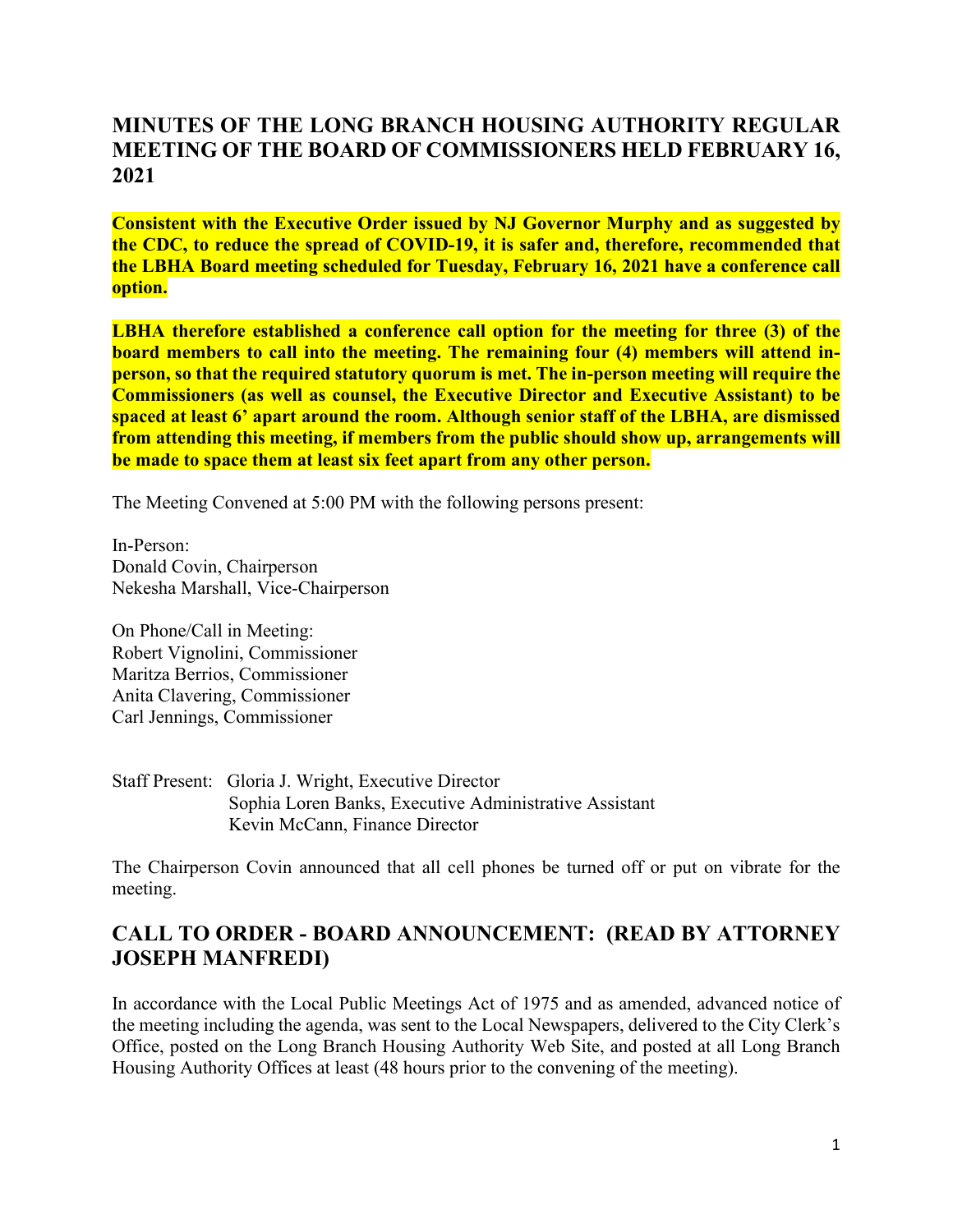# **CHAIRPERSON COVIN LED THE SALUTE TO THE FLAG**

Gloria J Wright, Executive Director opened the meeting with Roll Call. Commissioners present and absent are listed above.

## **NO PUBLIC PRESENT AT MEETING**

# **ADOPTION OF THE PUBLIC SESSION MINUTES OF THE REGULAR MEETING OF JANUARY 19, 2021**

Vice-Chairperson Marshall made a motion to approve and accept the minutes of the public session of the regular meeting held January 19, 2021, second by Commissioner Vignolini.

Roll Call Vote Taken: Ayes, Commissioners Jennings, Vignolini, Berrios, Clavering, Vice-Chairperson Marshall, and Chairperson Covin.

Opposed, None Abstain, None Absent, None Motion, Carried

#### **EXECUTIVE DIRECTORS REPORT:**

Executive Director Wright provided the board with relevant activities and news for the month of January 2021. Executive Director Wright outlined and summarized the Executive Director's Report provided to the Board.

## **Resolution 02-01-2021 - Resolution approving the list of bills for January 2021, and authorizing the payment of bills**

Vice-Chairperson Marshall stated that finance committee has reviewed the List of bills with the Finance Department and that all questions have been satisfied. Vice-Chairperson Marshall requested a motion to accept and approve Resolution 02-01-2021 the List of Bills in the amount of \$**1,409,962.12** Vice-Chairperson Marshall motioned, seconded by Commissioner Jennings.

Roll Call Vote Taken: Ayes, Commissioners Jennings, Vignolini, Berrios, Clavering, Vice-Chairperson Marshall, and Chairperson Covin.

Opposed, None Abstain, None Absent, None Motion, Carried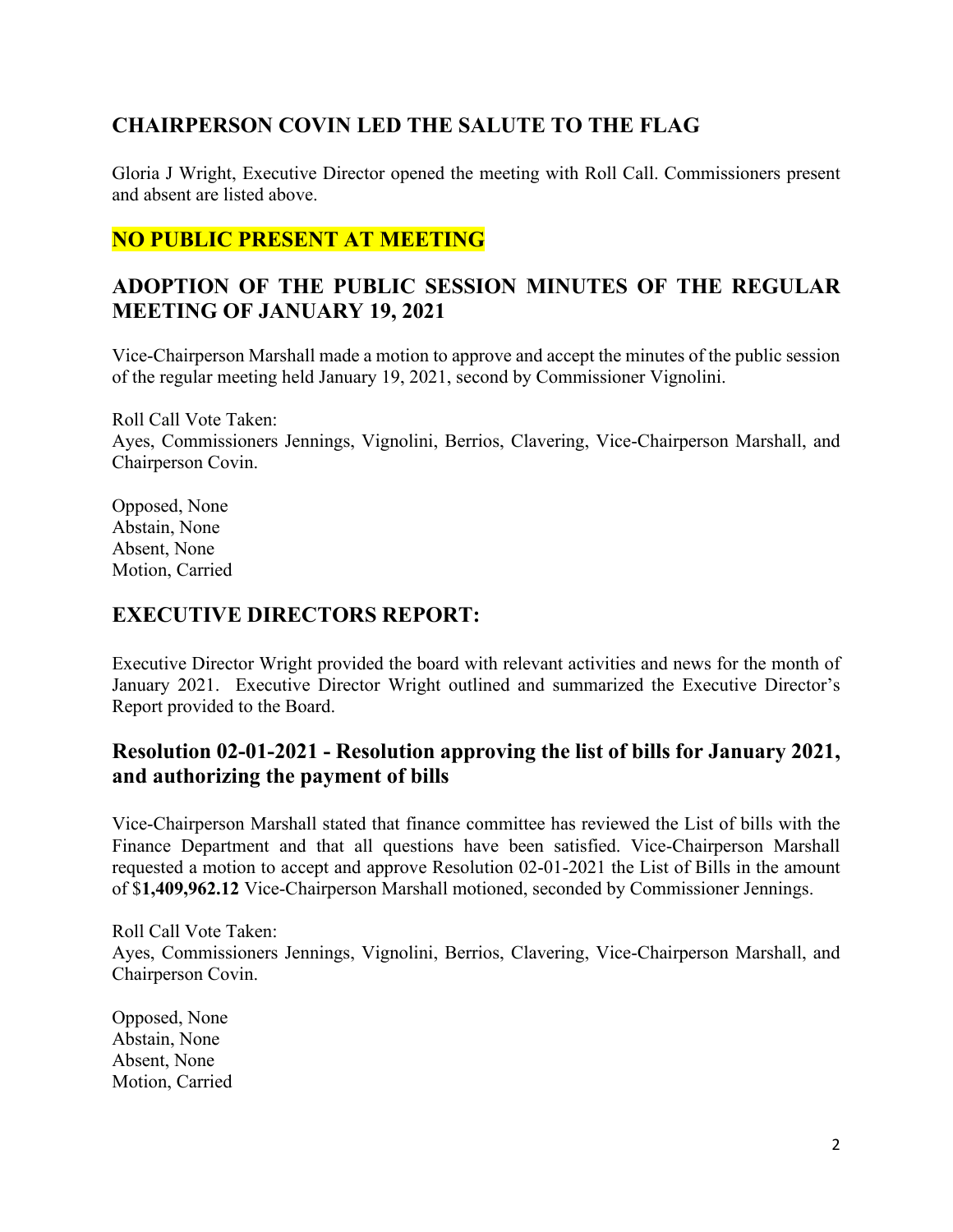## **Resolution 02-02-2021 - Resolution authorizing the transaction, authorizing a contract for Procurement Services, authorizing an expenditure of funds in an amount not to exceed \$75,000.00, subject to appropriations**

Commissioner Vignolini made a motion to approve and accept Resolution 02-02-202, seconded by Vice-Chairperson Marshall.

Roll Call Vote Taken: Ayes, Commissioners Vignolini, Berrios, Clavering, Jennings, Vice-Chairperson Marshall, and Chairperson Covin.

Opposed, None Abstain, None Absent, None Motion, Carried

#### **Resolution 02-03-2021 - Resolution authorizing (8) a list of qualified consultants for A&E professional services**

Vice-Chairperson Marshall made a motion to approve and accept Resolution 01-03-2021, seconded by Commissioners Vignolini.

Roll Call Vote Taken: Ayes, Commissioners Vignolini, Berrios, Clavering, Jennings, Vice-Chairperson Marshall, and Chairperson Covin.

Opposed, None Abstain, None Absent, None Motion, Carried

**Resolution 02-04-2021 - Resolution authorizing a Closed Session of the Regular Meeting of the Board of Commissioners on February 16, 2021**

#### **RESOLUTION DISPENSED; NO CLOSED SESSION NEEDED**

#### **COMMISSIONERS COMMENTS AND CONCERNS:**

# **NO COMMENTS**